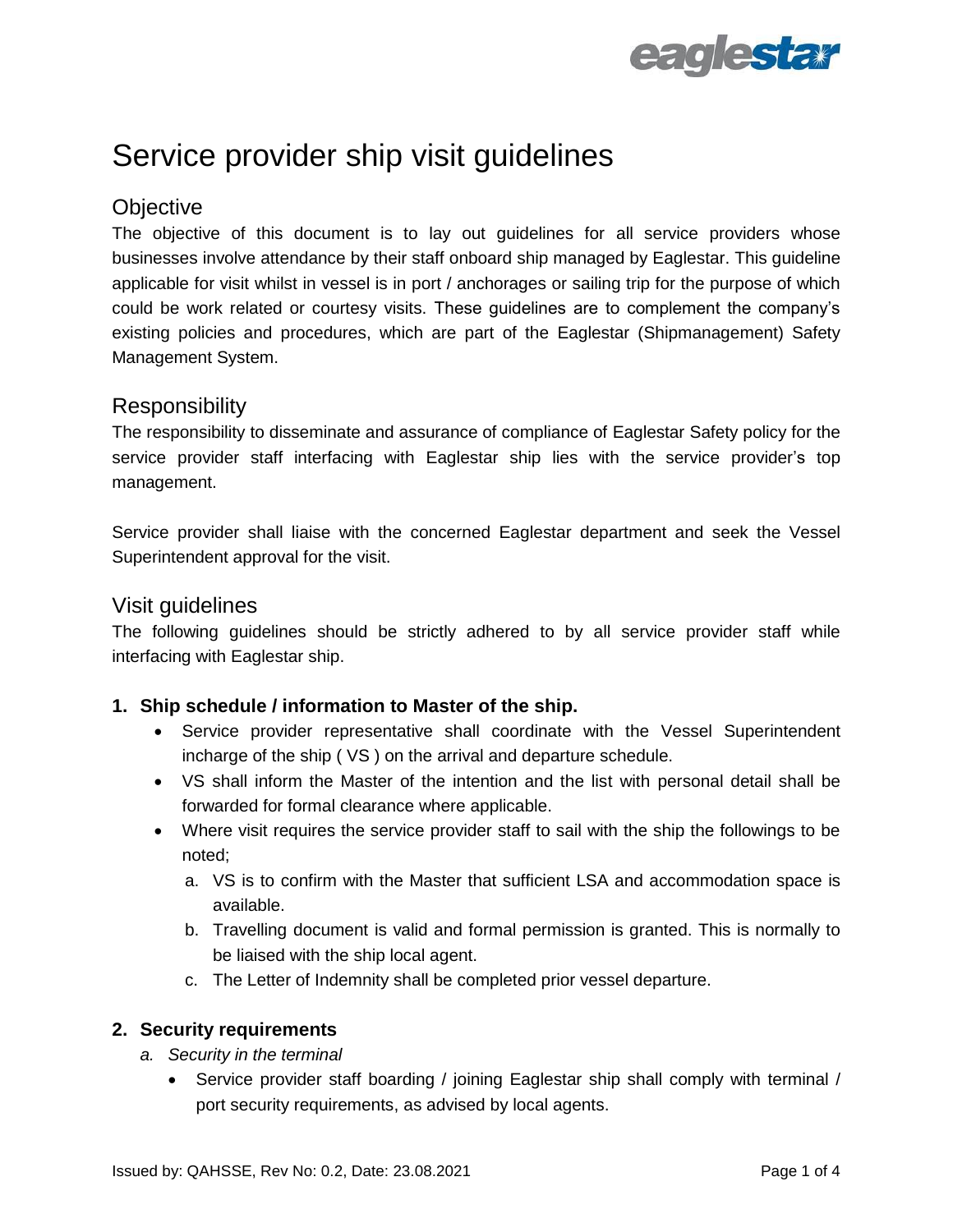

- Photo identity *(eg international passport, NRIC or driving license)* as required by the terminal where staff are boarding the vessel must be carried.
- Port facility security requirements must be understood and adhered to while transiting the facility.
- *b. Ship security measures* 
	- Service provider staff must show their valid photo identity document at the vessel gangway and be prepared for their baggage to be screened.
	- A visitor card will be issued to visiting staff and this must be displayed conspicuously throughout the stay on board.
	- Service provider staff is required to read and comply with the instructions on the visitor card. Any inquiries regarding the instructions can be clarified with the vessel's officers.

#### **3. General Safety**

The Master has the overriding authority and the responsibility to make decisions with respect to safety, pollution prevention and maintaining the safety and security of the ship and the contractors and service providers shall adhere to his instructions while they are on the vessel.

- a. Safety at the terminal
	- Service provider staff boarding the vessel through the terminal should strictly comply with the regulations and requirements of the terminal.
- b. Compliance with company policy on Health, Safety, Quality, Environment and Energy.
	- Eaglestar HSQEEn policy in striving for excellence in all activities under the control of the organization including Health, Safety, Quality, Environment and Energy matters to achieve our objective of "ZERO HARM TO PEOPLE, ZERO INCIDENT, ZERO SPILL AND EFFICIENT USE OF ENERGY" in promoting safety at sea, prevention of human injury or loss of life, and avoidance of damage to the environment, shall be upheld by all staff interfacing with all Eaglestar managed ships.
	- Strict adherence to safety requirements, guidelines and the instructions of the master or other vessel staff are required of all visiting personnel.
	- Service provider staff is expected to adhere to the shipboard or equivalent safety standard and wear appropriate attire and personal protective equipment. (*Refer to the Visitor / Service provider PPE Matrix).*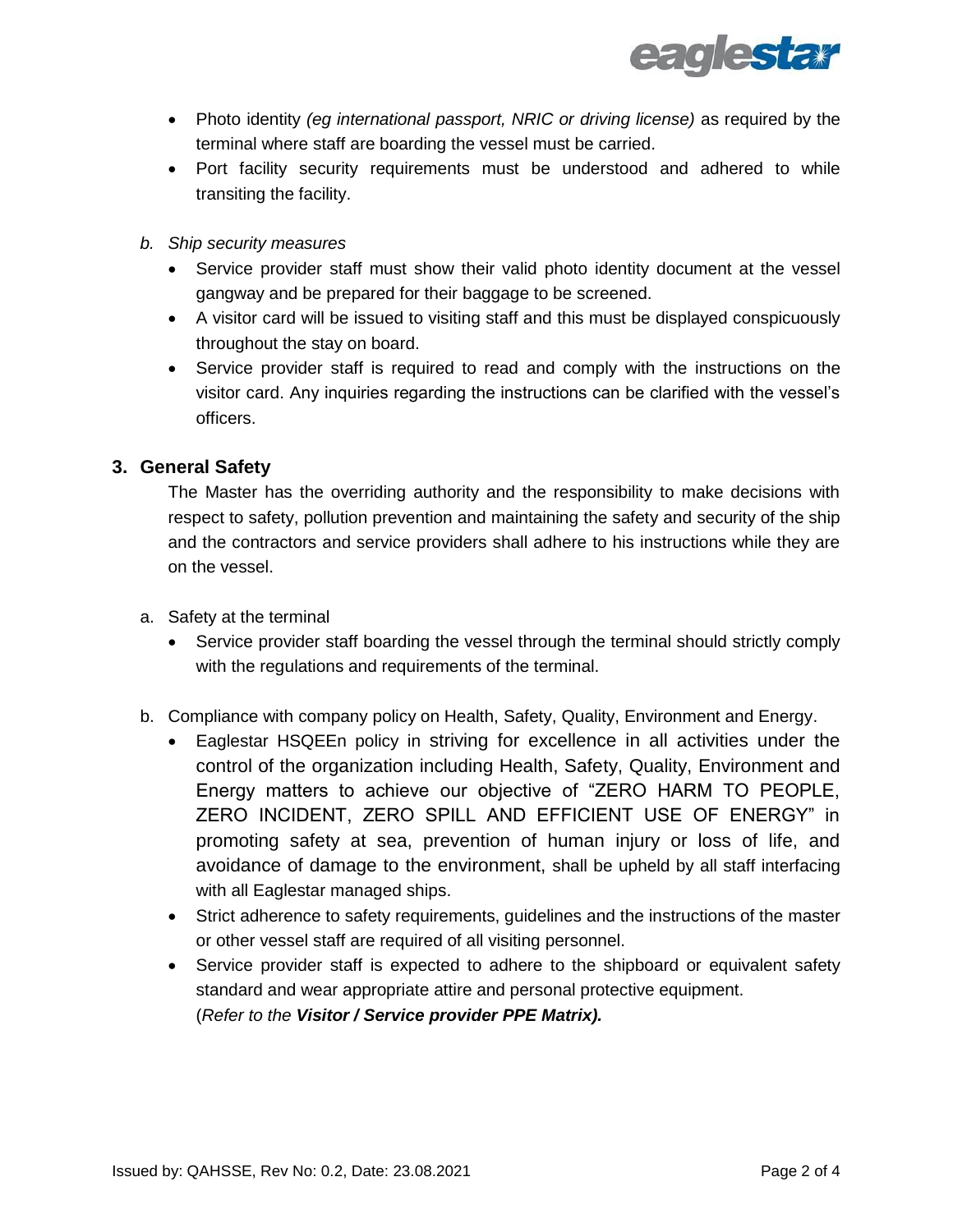

- c. Safe Embark & Disembarkation via Launch / Service boat.
	- Engagements for boat service for the purpose of embark & disembarkation can be either arranged by Eaglestar or by the service provider themselves.
	- The boat used shall have valid permit for the purpose and shall carry passenger as per the approved carriage capacity.
	- No high heel shoes are allowed. Visitors shall wear non slippery shoes with full coverage of the foot. Safety shoes are mandatory should the visit intention involve work and inspection.
	- All Eaglestar staff, contractors and visitors shall don lifejacket during the entire voyage from the jetty until they are have safely boarded the visiting vessel and viceversa.
	- Prior to embarking or disembarking, the Master shall assign a responsible seafarer to oversee the transfer. The responsible seafarer shall give specific instruction especially to staff that is not familiar or boarding vessel for the first time. To be cautioned on the unexpected shift or movement of the boat due to the sea state such as rolling and pitching.
	- Management of the service provider is responsible to provide their attending representative with safety briefing on boat embarkation and disembarkation.
	- Accompanied luggage / baggage shall be picked up or lowered using heaving line.
	- Both hands shall be free from carrying of items except for holding the ladder / gangway handrails.
- d. Safety onboard .
	- **Mobile phones should be switched off** prior to boarding the vessel and can only be switched on when inside the accommodation block.
	- Do not bring non-intrinsically safe torchlight, cigarette lighters or matches on the vessel.
	- Items prohibited on deck include: non-intrinsically safe equipment, mobile phones, non-intrinsically safe cameras, smart devices , matches and lighters.
	- No one is permitted to tour the deck, accommodation block and the machinery spaces without the Master's approval. Such tour shall be accompanied by a shipstaff.
- e. Attire for ship visit.
	- *Refer to the Visitor / Service provider PPE Matrix).*
	- Management of the service provider is responsible to provide appropriate PPE to their staff attending to Eaglestar ship.
	- Attending service provider staff must be properly attired. Skirts, shorts or any kind of clothing that will impair movement is not allowed.